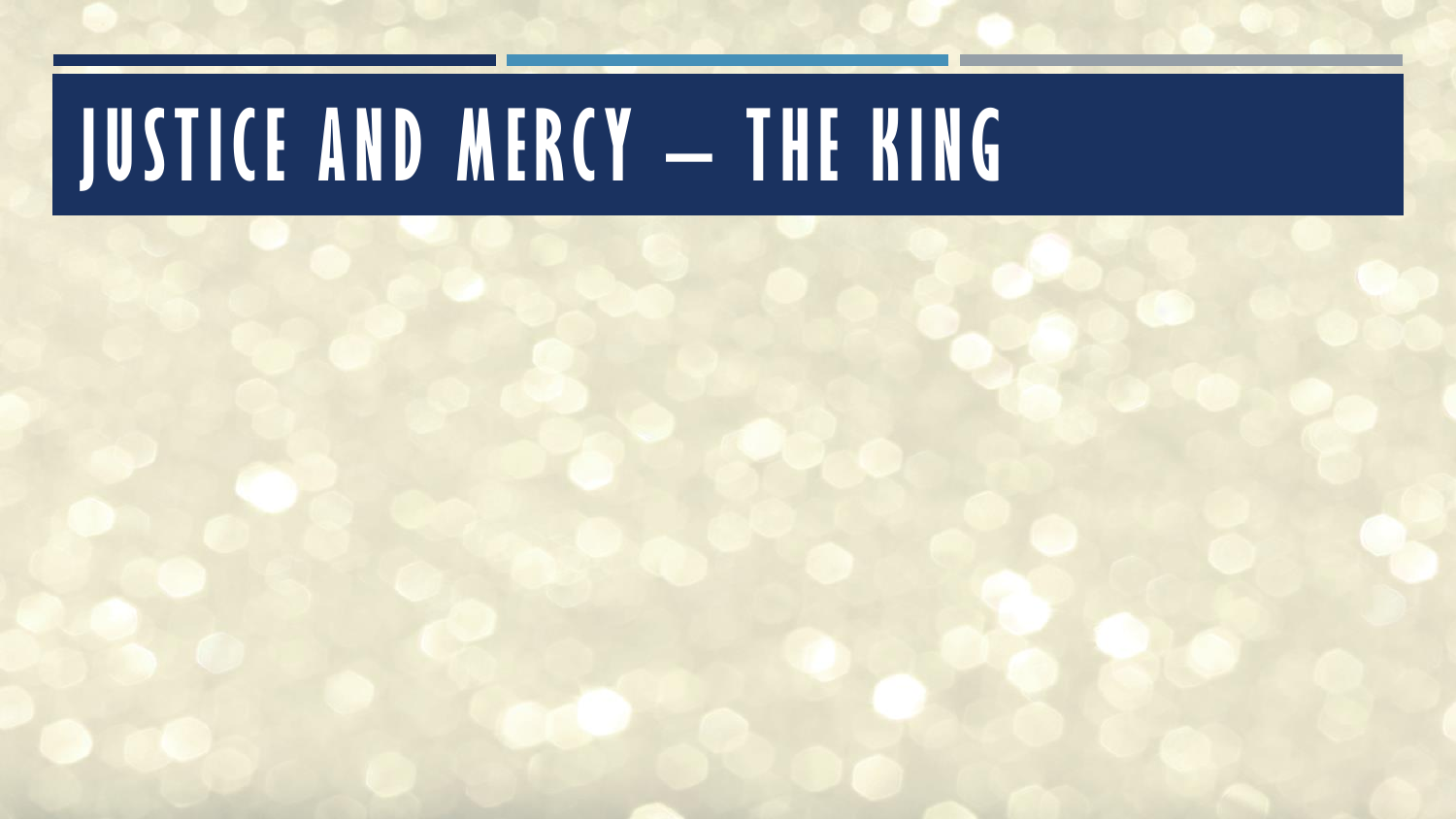**Micah 5:2** Bethlehem Ephrathah, you are small among the clans of Judah; One will come from you to be ruler over Israel for Me. His origin is from antiquity, from eternity.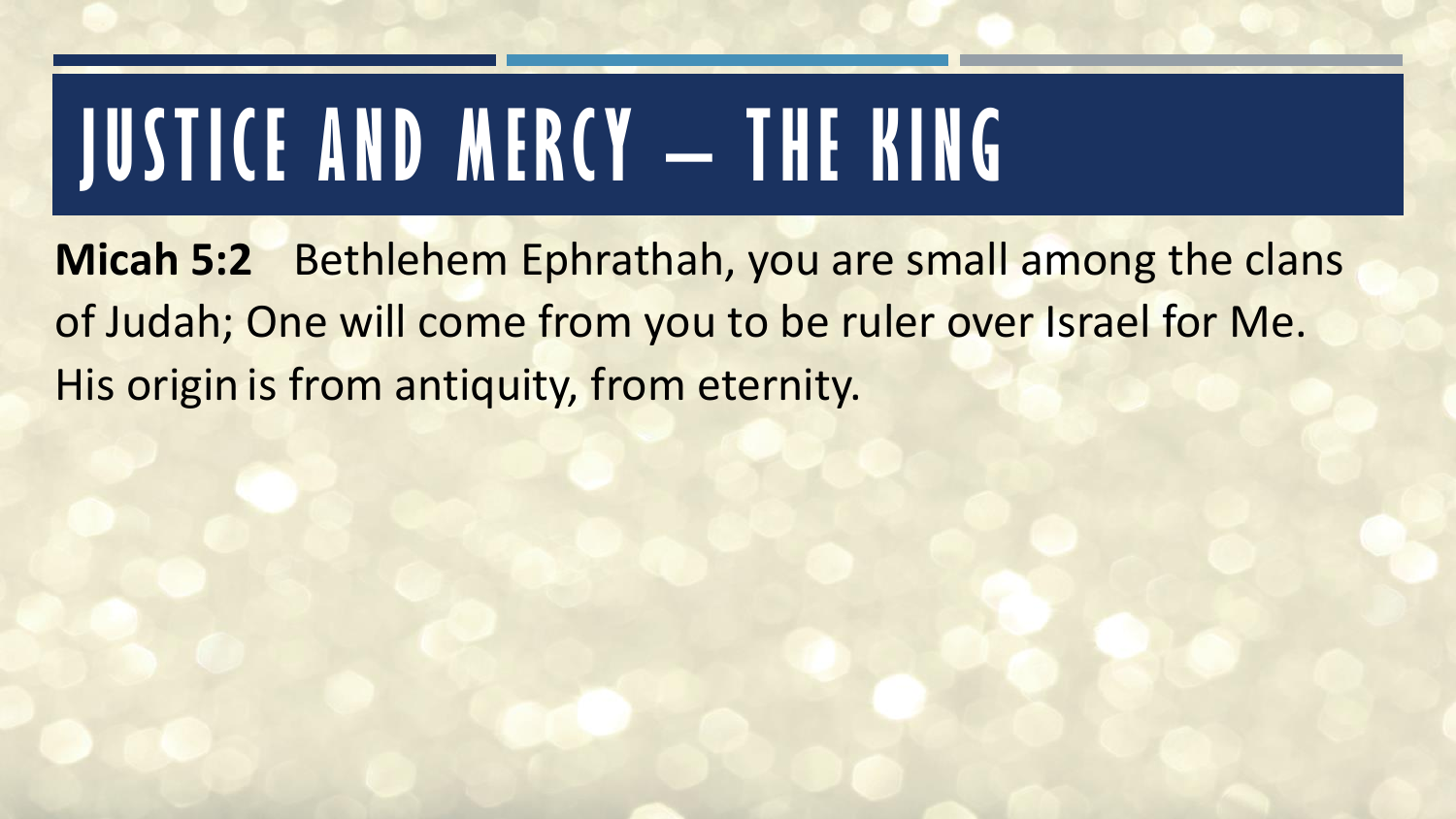**Micah 5:2** Bethlehem Ephrathah, you are small among the clans of Judah; One will come from you to be ruler over Israel for Me. His origin is from antiquity, from eternity.

#### *JESUS:*

*born of Mary / from qedem to olam born of flesh and blood / eternal Man / God*

*born in Bethlehem / from eternity past to eternity future*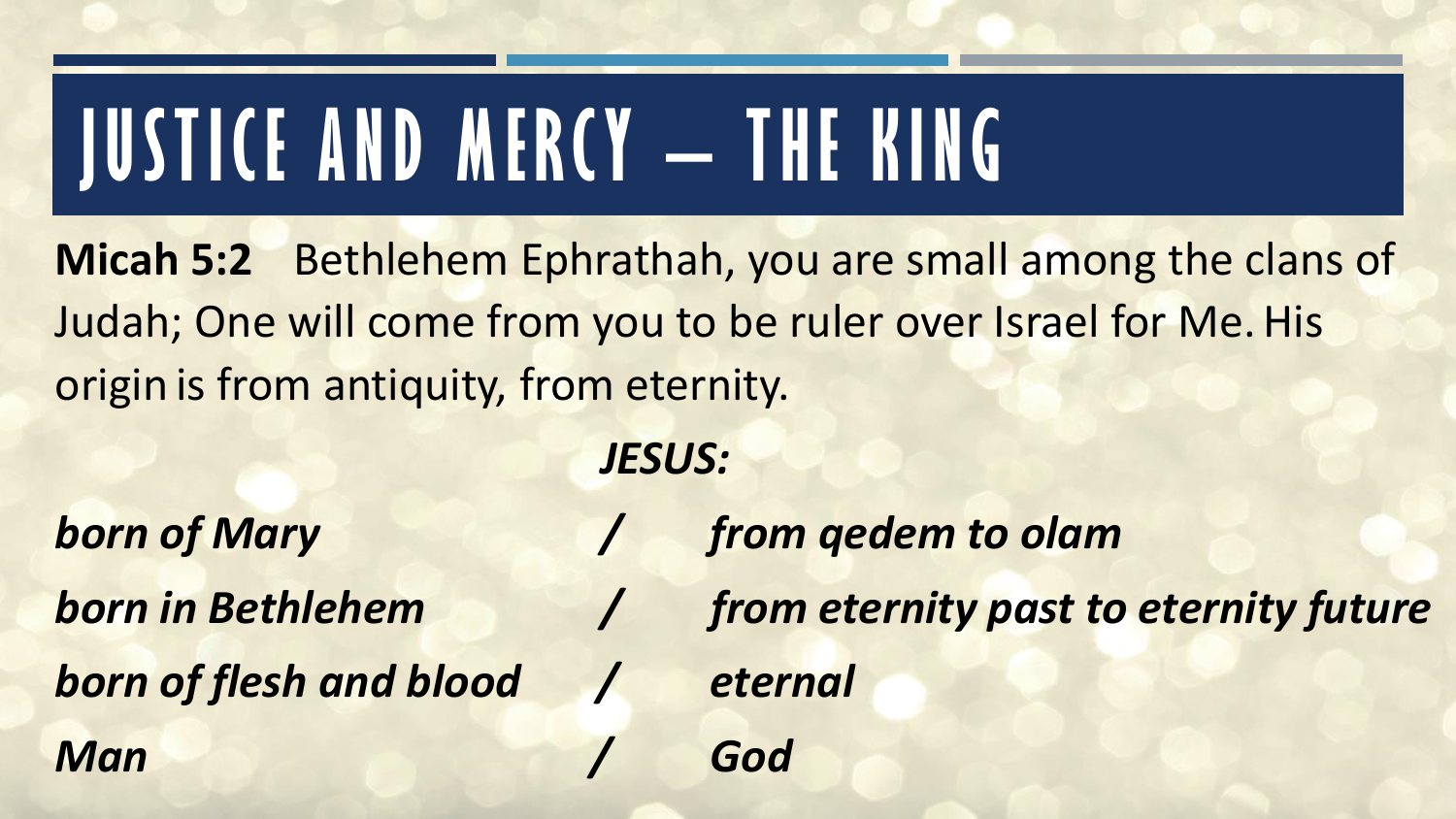**Micah 5:2** Bethlehem Ephrathah, you are small among the clans of Judah; One will come from you to be ruler over Israel for Me. His origin is from antiquity, from eternity.

#### *JESUS:*

*Ruler over Israel:* mashal – one who reigns, with authority over subjects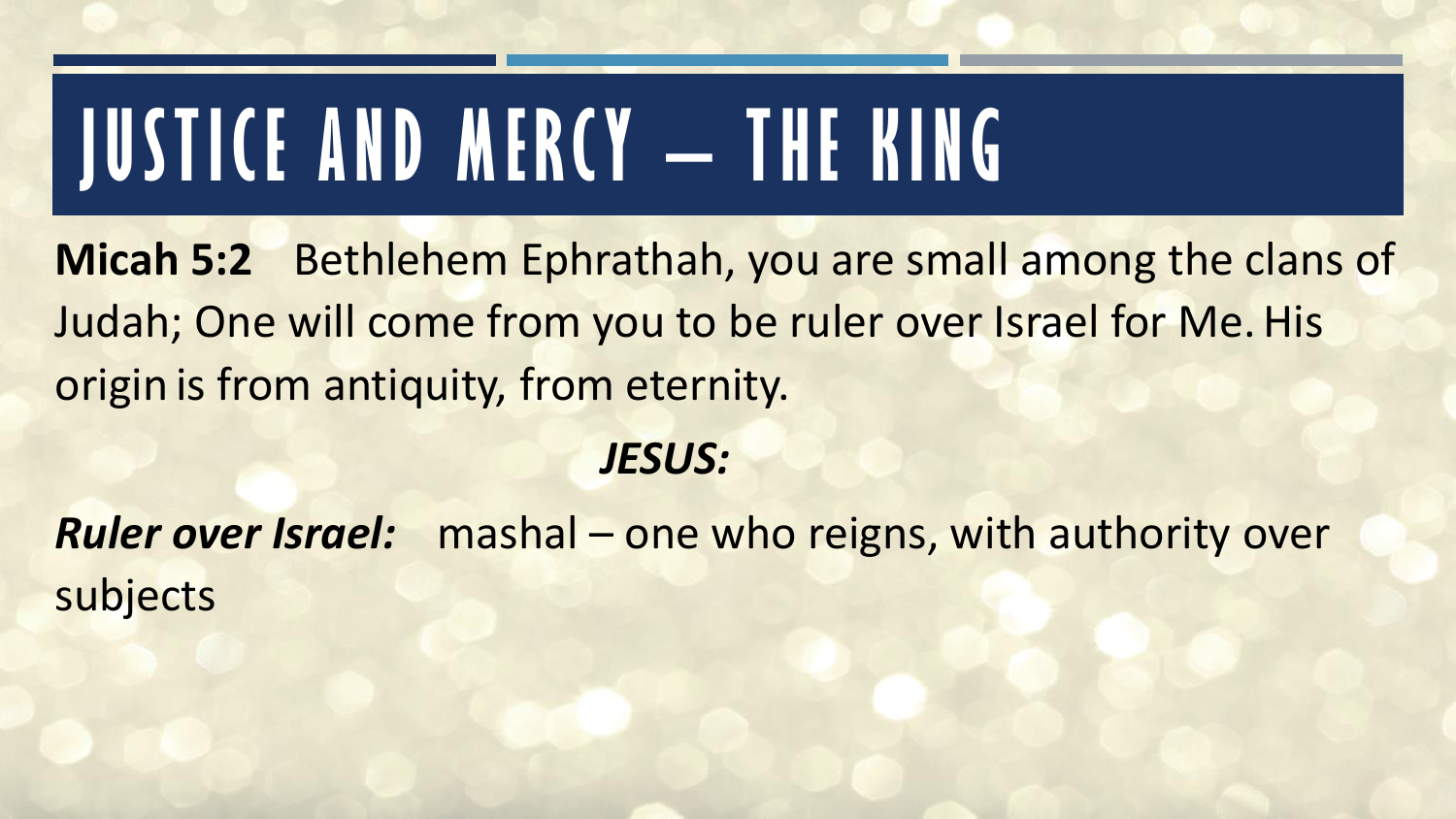NAS Micah 2:13 The Breaker goes up before them; They break out, pass through the gate, and go out by it. So their king goes on before them, And the LORD at their head.

#### *JESUS:*

**The Breaker -** powerful, unafraid, successful, the rescuer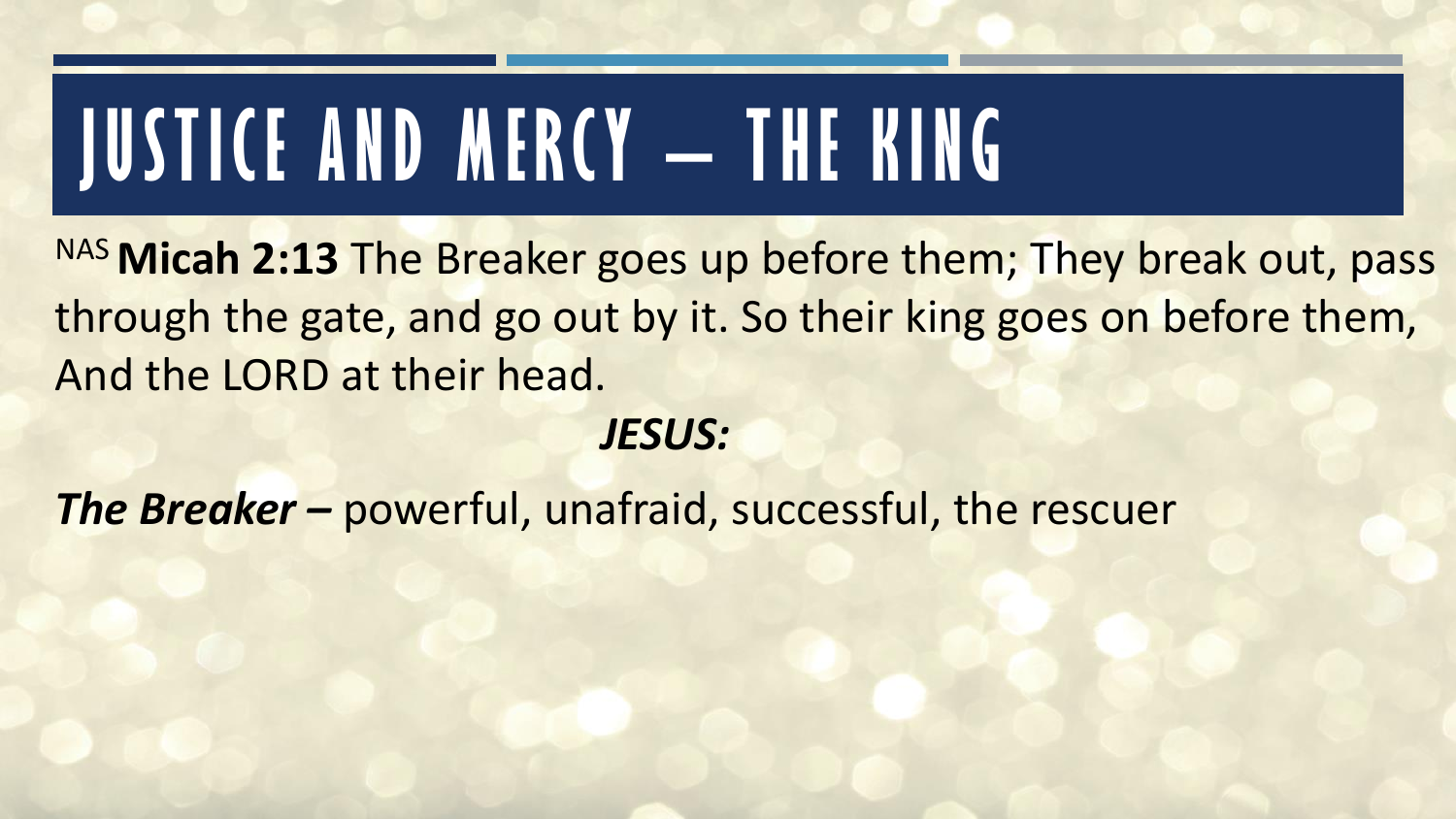NAS Micah 2:13 The Breaker goes up before them; They break out, pass through the gate, and go out by it. So their king goes on before them, And the LORD at their head.

#### *JESUS:*

*The Breaker –* powerful, unafraid, successful, the rescuer *The King The LORD -* YAHWEH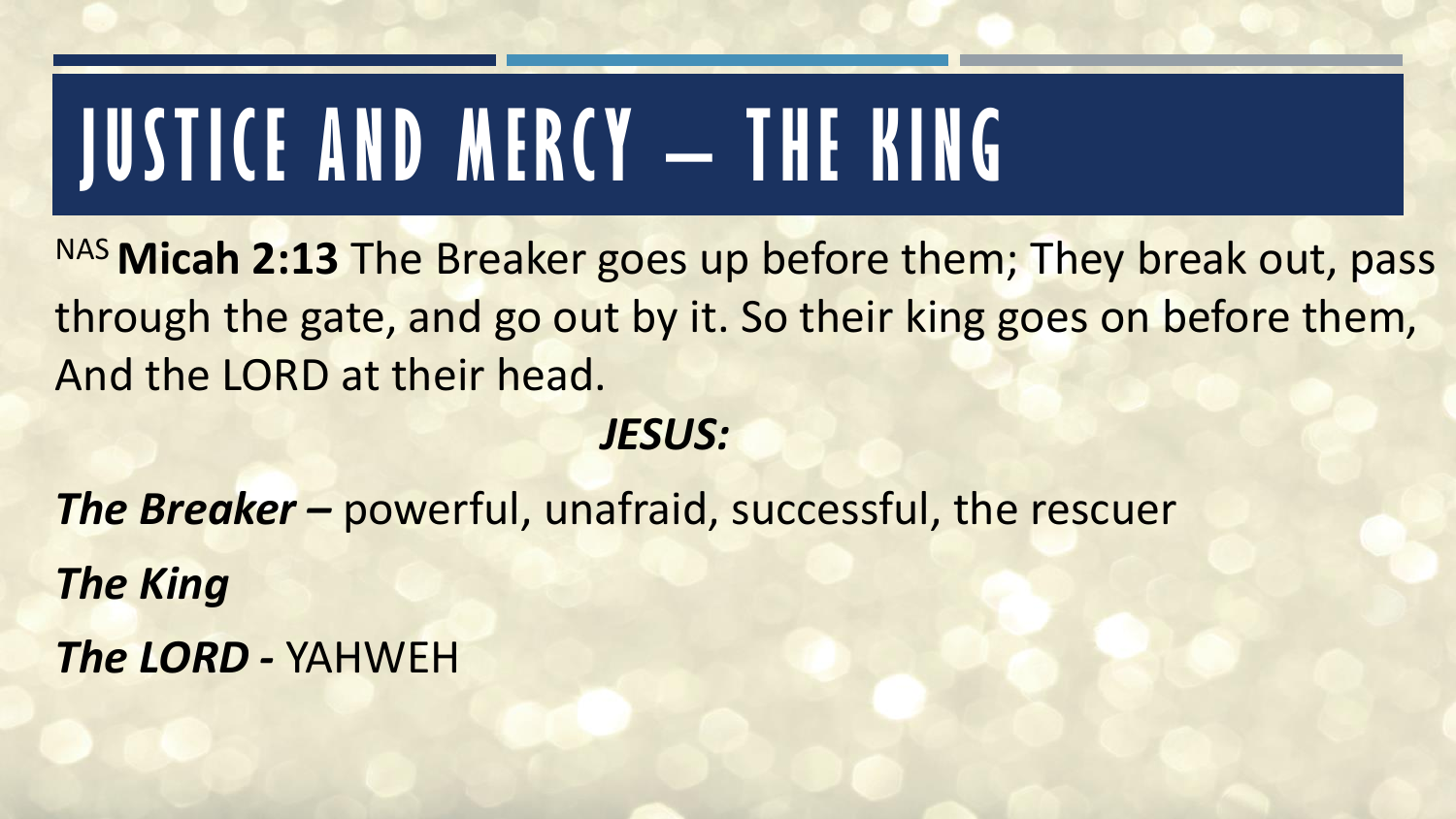CSB **Micah 4:2** many nations will come and say, "Come, let us go up to the mountain of the LORD, to the house of the God of Jacob. He will teach us about His ways so we may walk in His paths." For instruction will go out of Zion and the word of the LORD from Jerusalem. *JESUS:*

*The Teacher of the ways of God*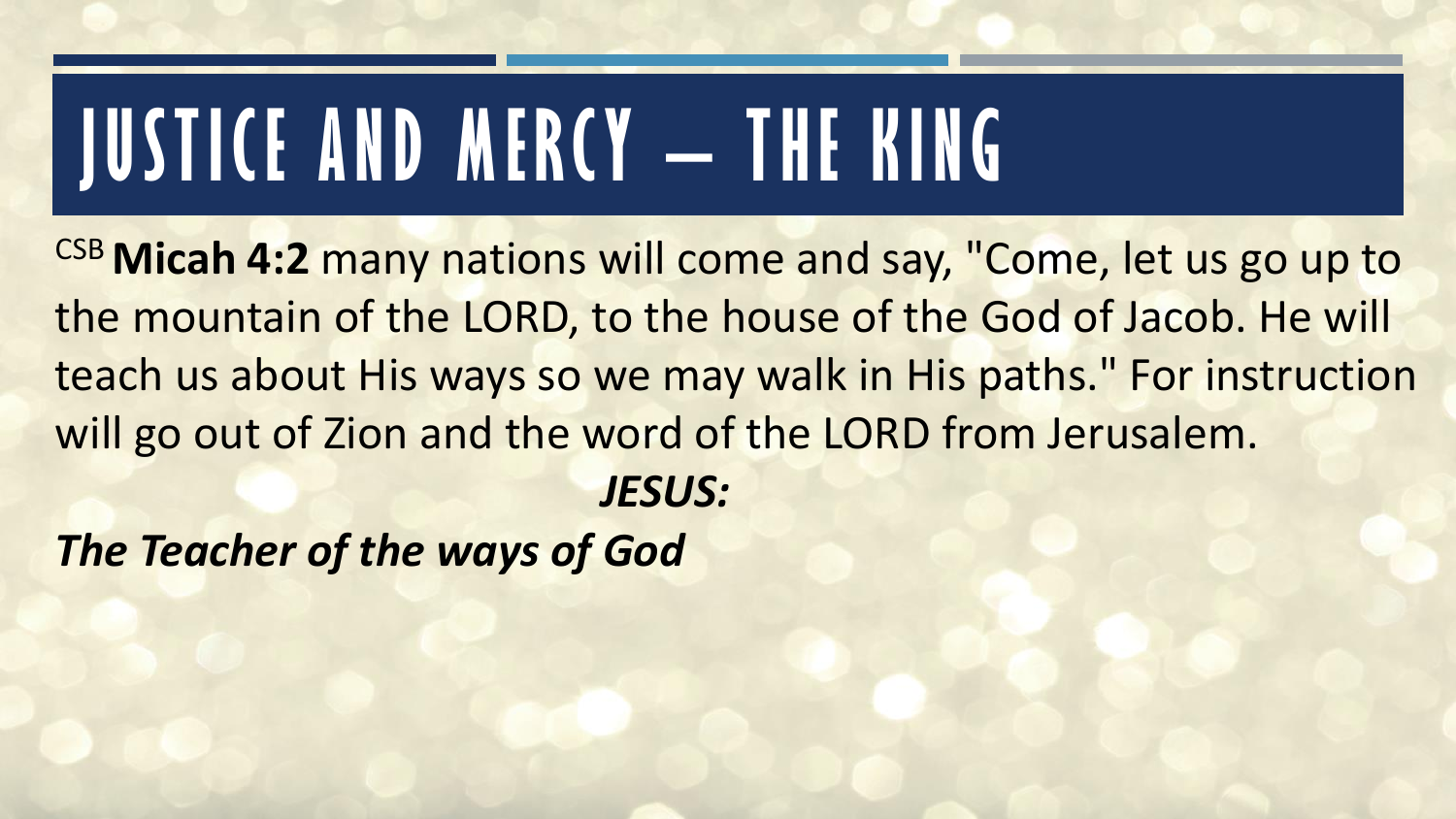ESV **Micah 4:3** He shall judge between many peoples, and shall decide for strong nations afar off

#### *JESUS:*

*The Judge,* the mediator between nations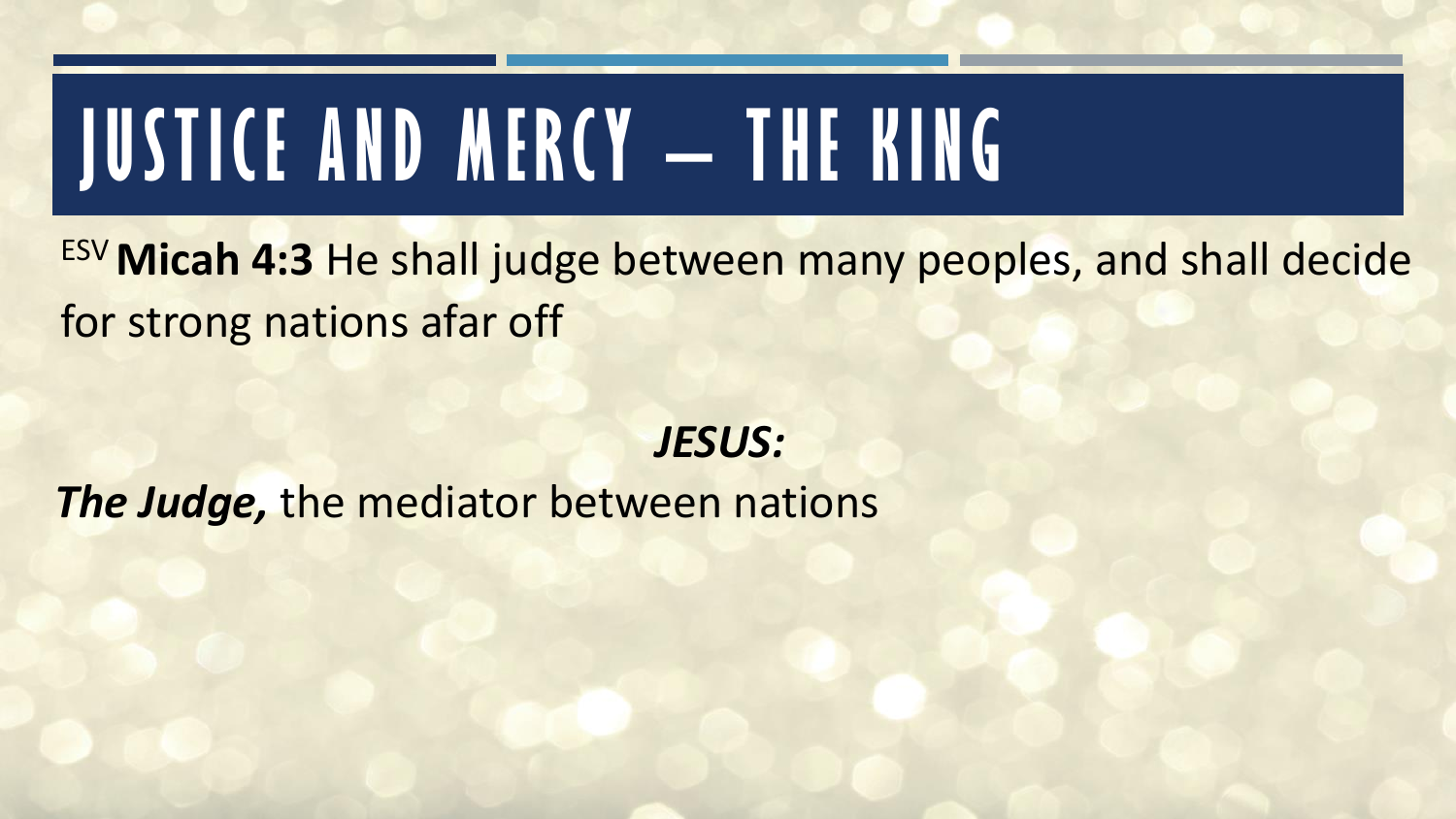CSB Micah 4:7 the LORD will rule over them in Mount Zion from this time on and forever.

#### *JESUS: The King Forever: melek: to rule as king*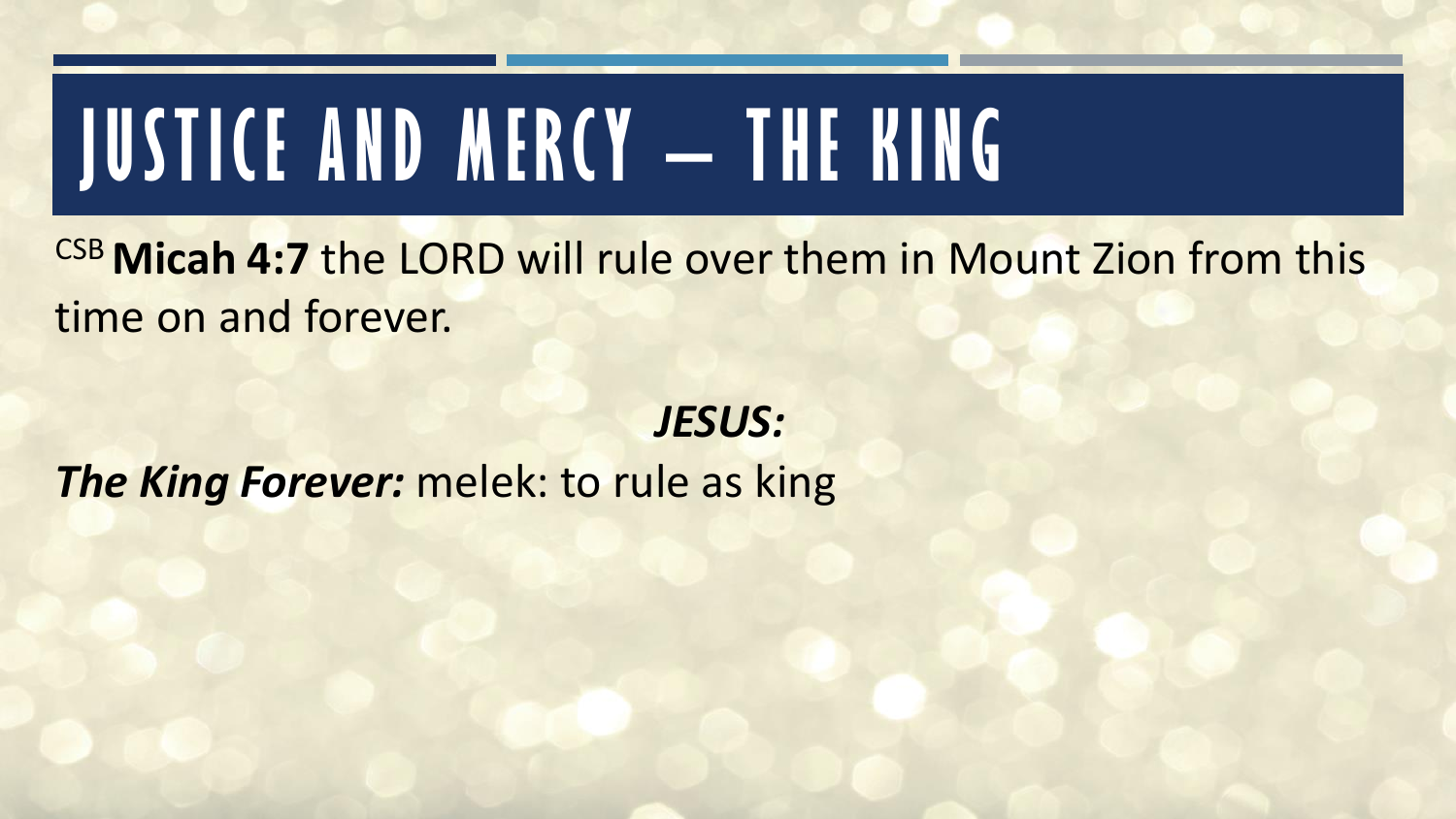ESV **Micah 5:4** And he shall stand and shepherd his flock in the strength of the LORD, in the majesty of the name of the LORD his God. And they shall dwell secure, for now he shall be great to the ends of the earth.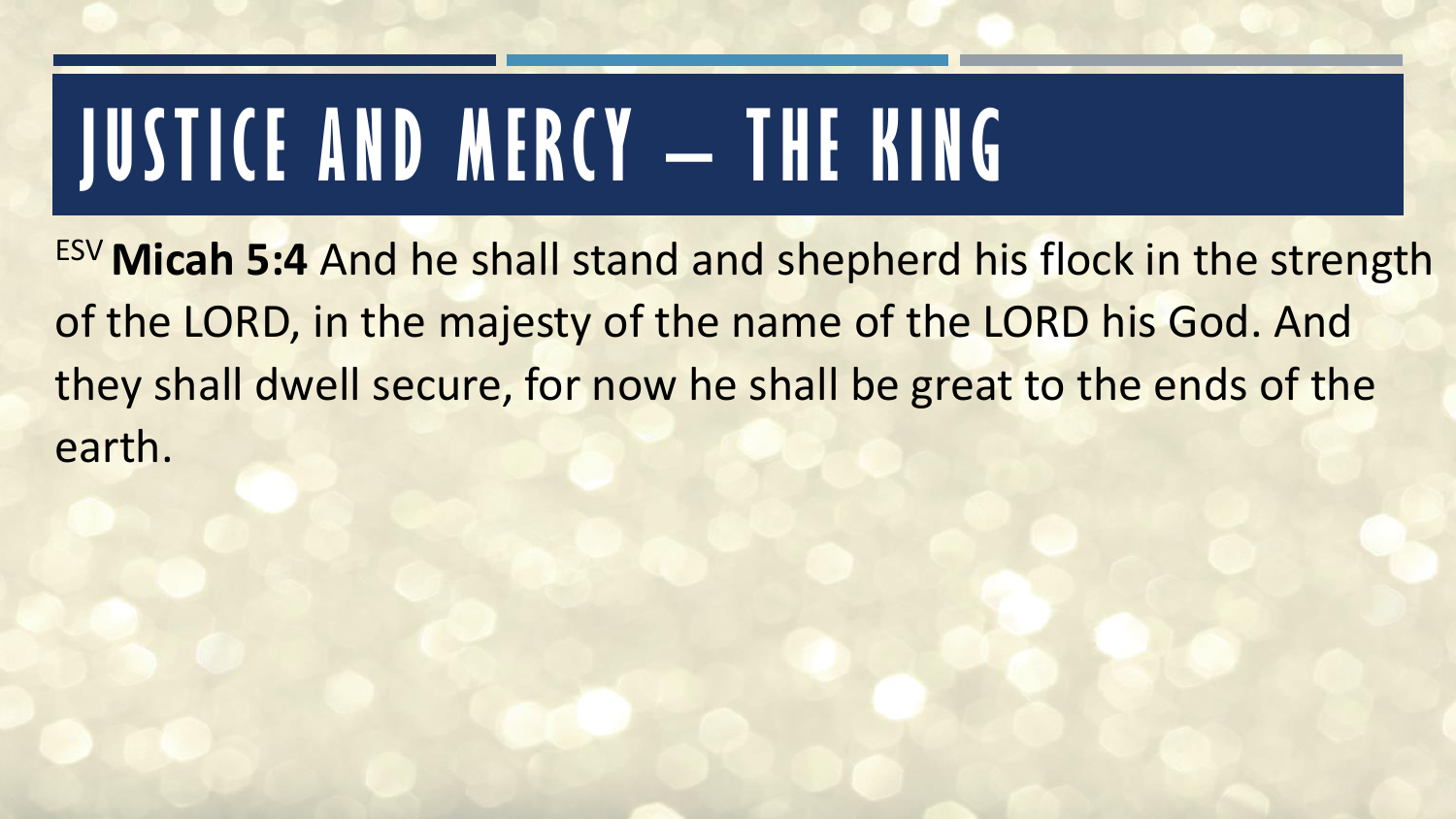ESV **Micah 5:4** And he shall stand and shepherd his flock in the strength of the LORD, in the majesty of the name of the LORD his God. And they shall dwell secure, for now he shall be great to the ends of the earth.

*JESUS:*

*The Shepherd*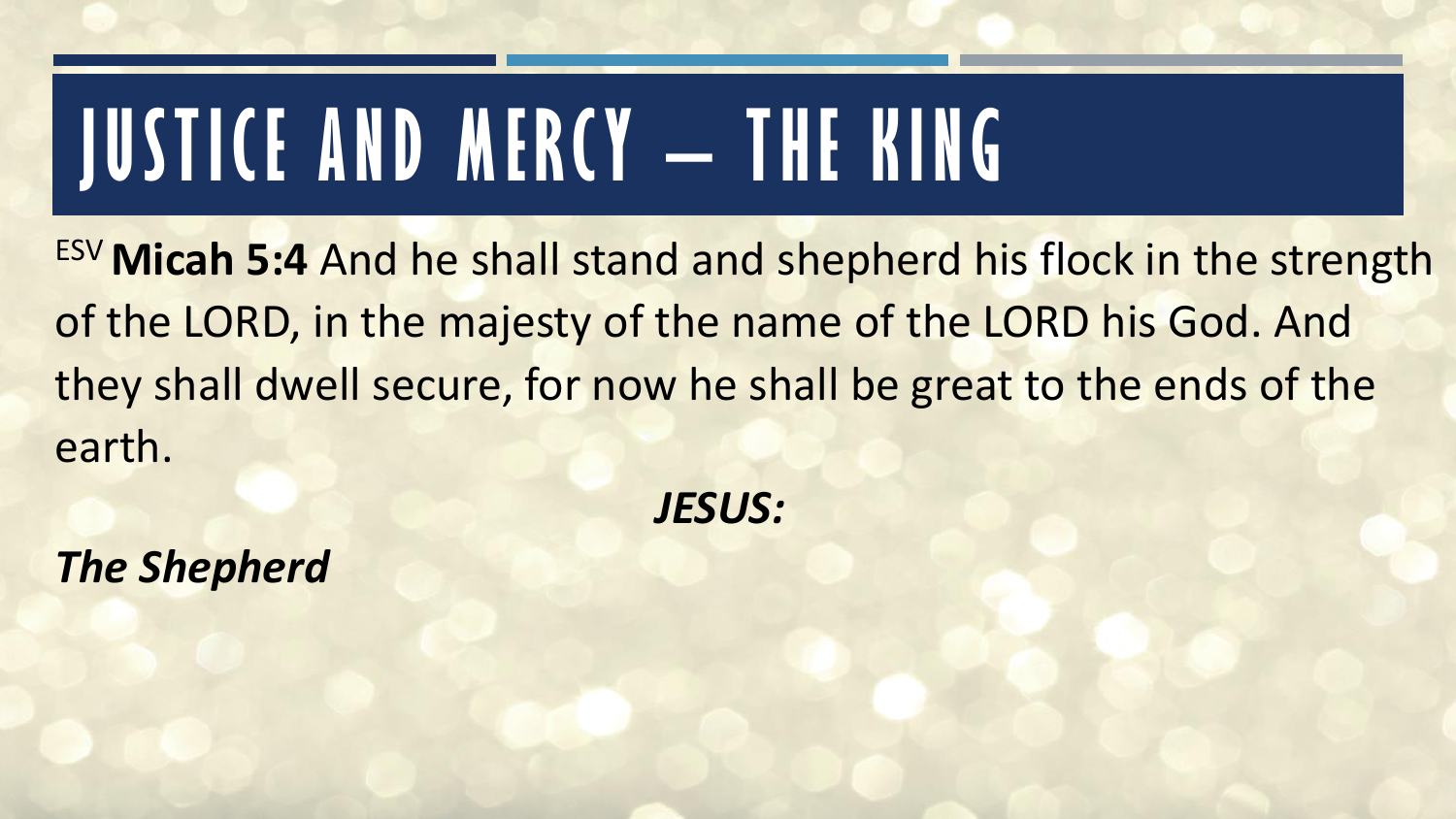ESV **Micah 5:4** And he shall stand and shepherd his flock in the strength of the LORD, in the majesty of the name of the LORD his God. And they shall dwell secure, for now he shall be great to the ends of the earth.

*JESUS:*

*The Shepherd* **We need a shepherd to lead us.**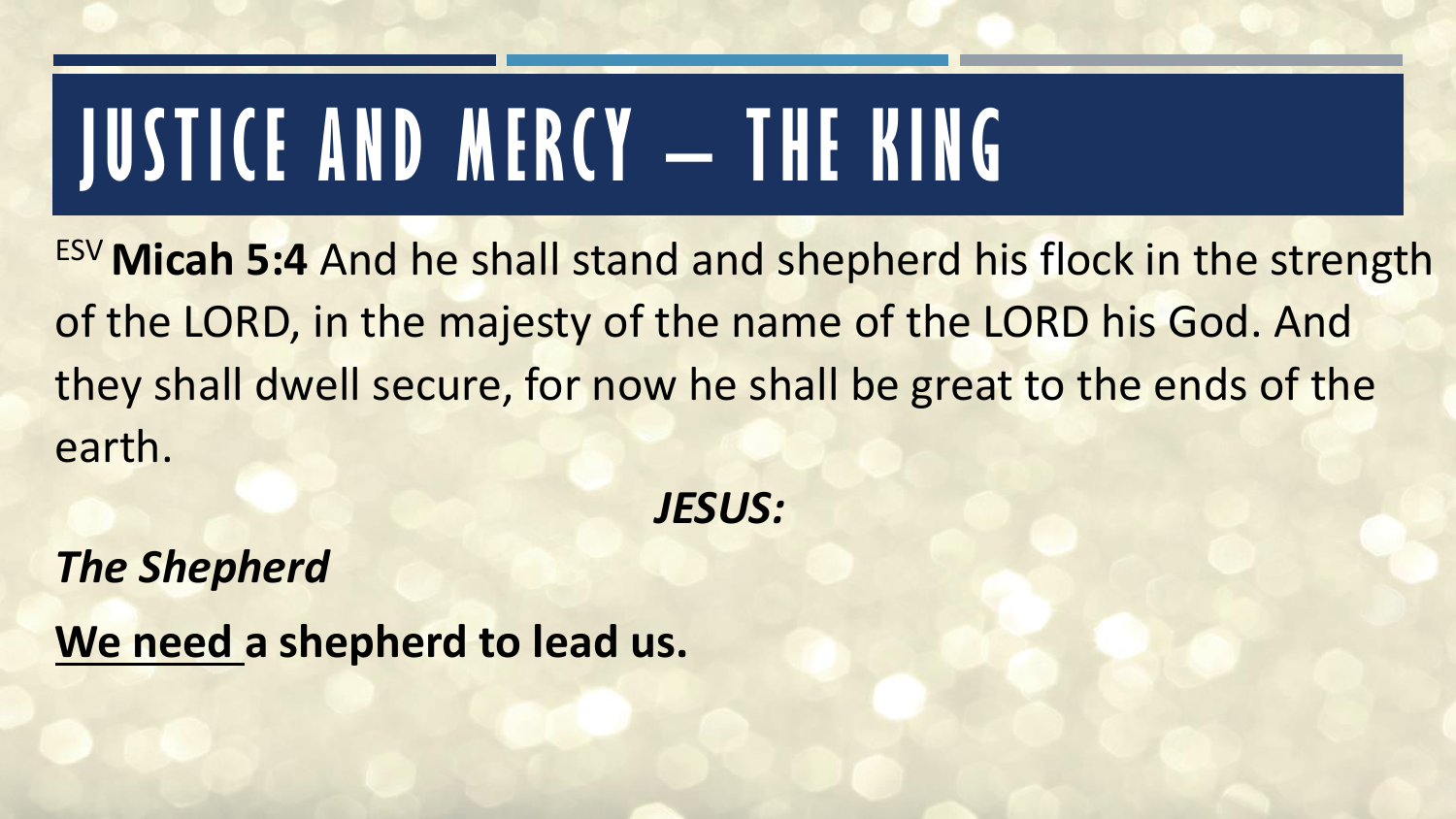ESV **Micah 5:4** And he shall stand and shepherd his flock in the strength of the LORD, in the majesty of the name of the LORD his God. And they shall dwell secure, for now he shall be great to the ends of the earth.

**We are sheep don't know where to go get stuck don't feed ourselves don't clean ourselves wander need rescuing**

**don't know what to do get lost can't defend selves**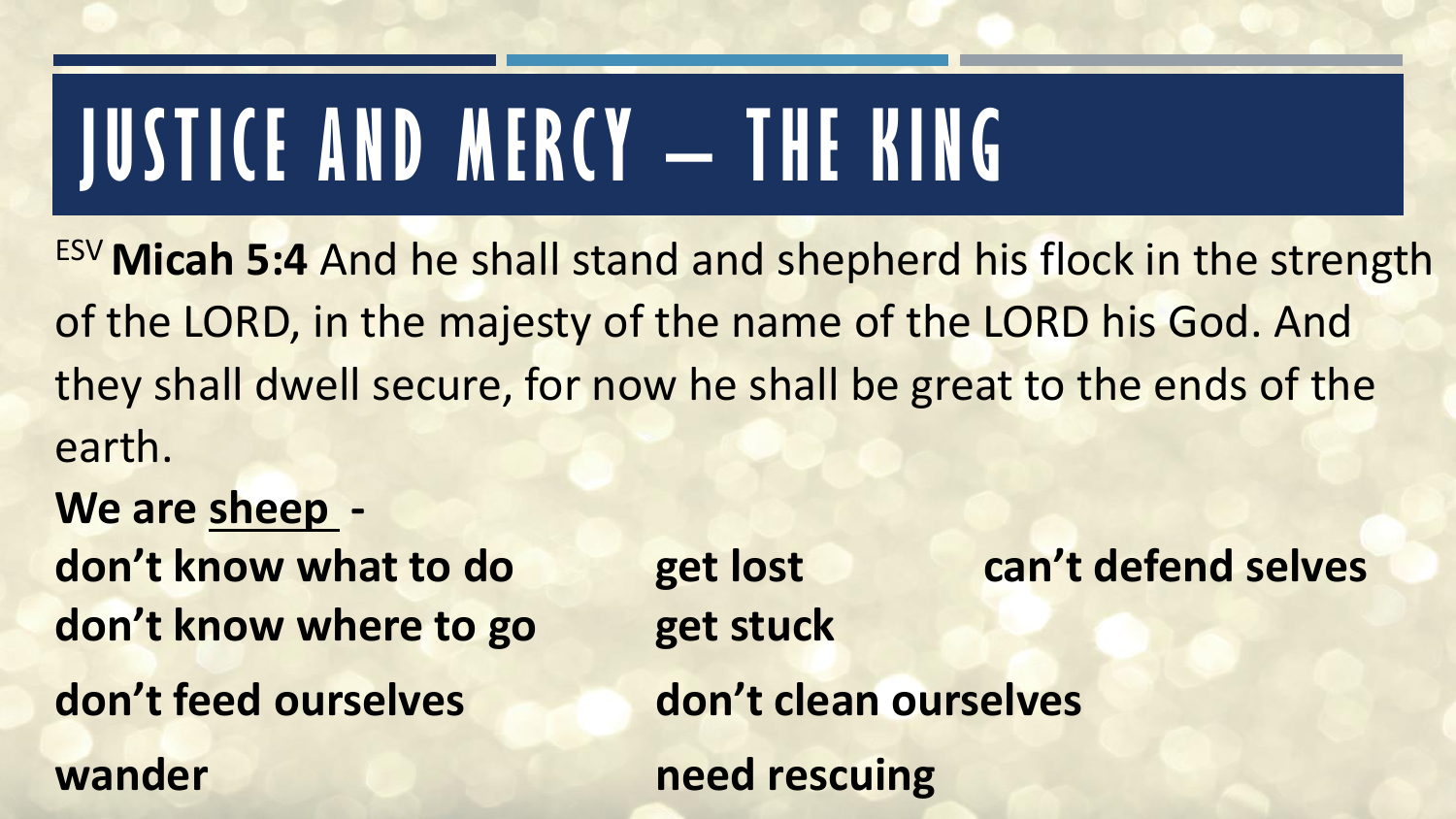ESV **Micah 5:4** And he shall stand and shepherd his flock in the strength of the LORD, in the majesty of the name of the LORD his God. And they shall dwell secure, for now he shall be great to the ends of the earth.

**We are sheep need a leader make mistakes need provision**

**dependent** need constant care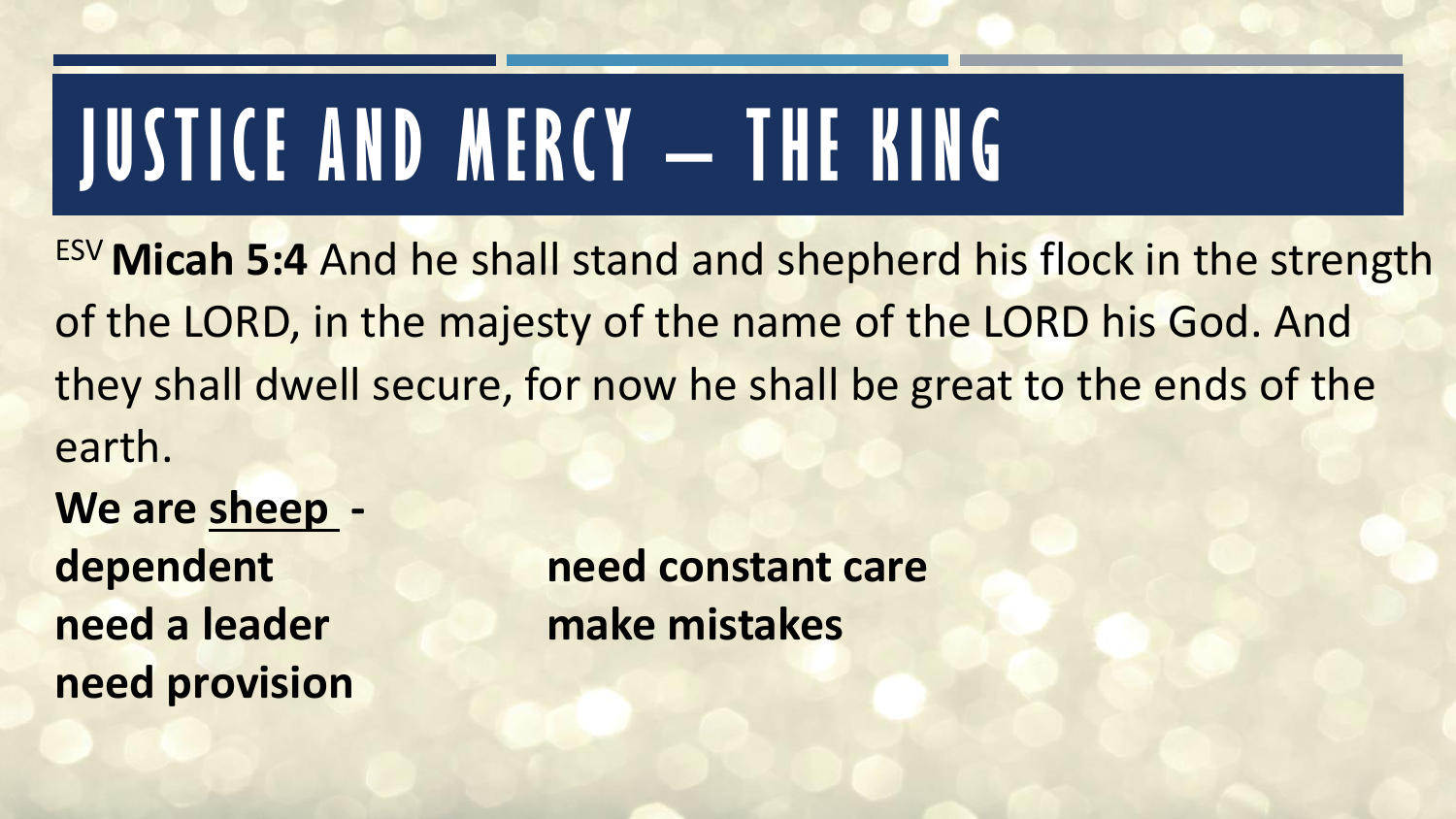ESV **Micah 5:4** And he shall stand and shepherd his flock in the strength of the LORD, in the majesty of the name of the LORD his God. And they shall dwell secure, for now he shall be great to the ends of the earth.

*Jesus*

*The Good Shepherd –* humble title, humble role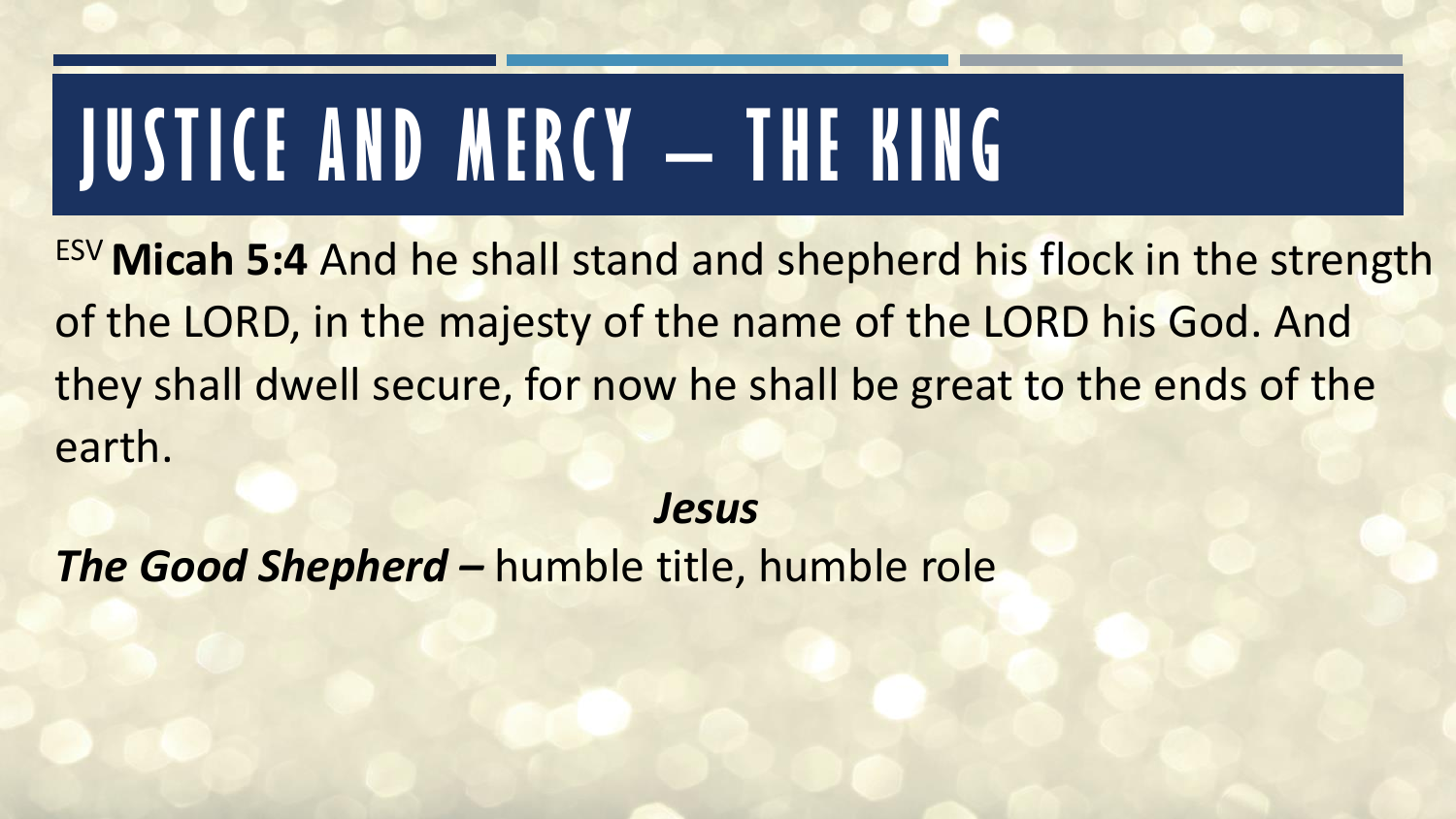ESV **Micah 5:4** And he shall stand and shepherd his flock in the strength of the LORD, in the majesty of the name of the LORD his God. And they shall dwell secure, for now he shall be great to the ends of the earth.

#### *Jesus*

- *The Good Shepherd –* humble title, humble role
- *Shepherds at the time of Christ were: unclean, religious outcasts, disqualified from worship at the temple*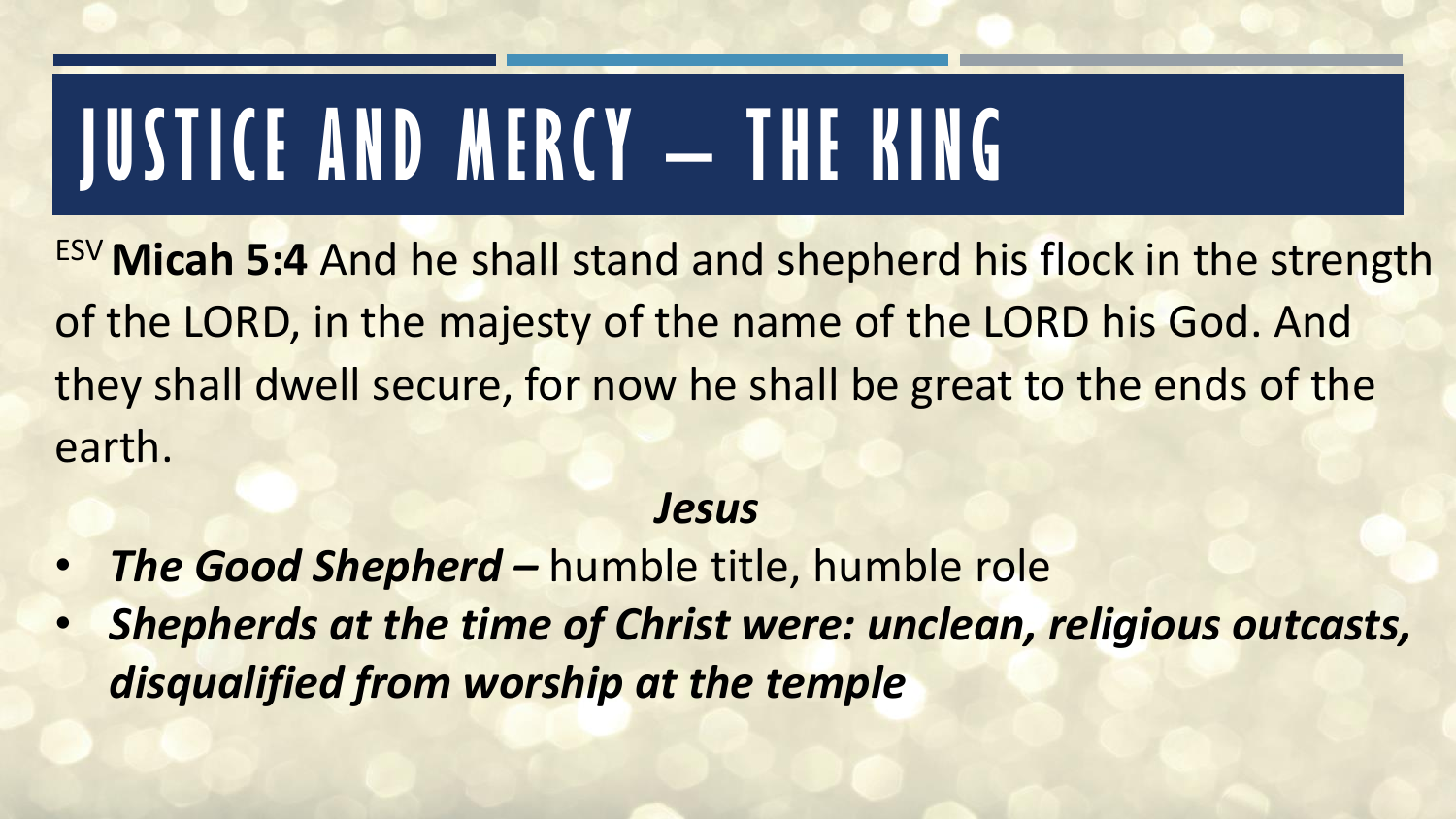ESV **Micah 5:4** And he shall stand and shepherd his flock in the strength of the LORD, in the majesty of the name of the LORD his God. And they shall dwell secure, for now he shall be great to the ends of the earth.

#### *Jesus*

• *The Good Shepherd –* humble title, humble role *lives with sheep leads to water and food always pays attention protects his sheep keeps them close lays down his life for his sheep*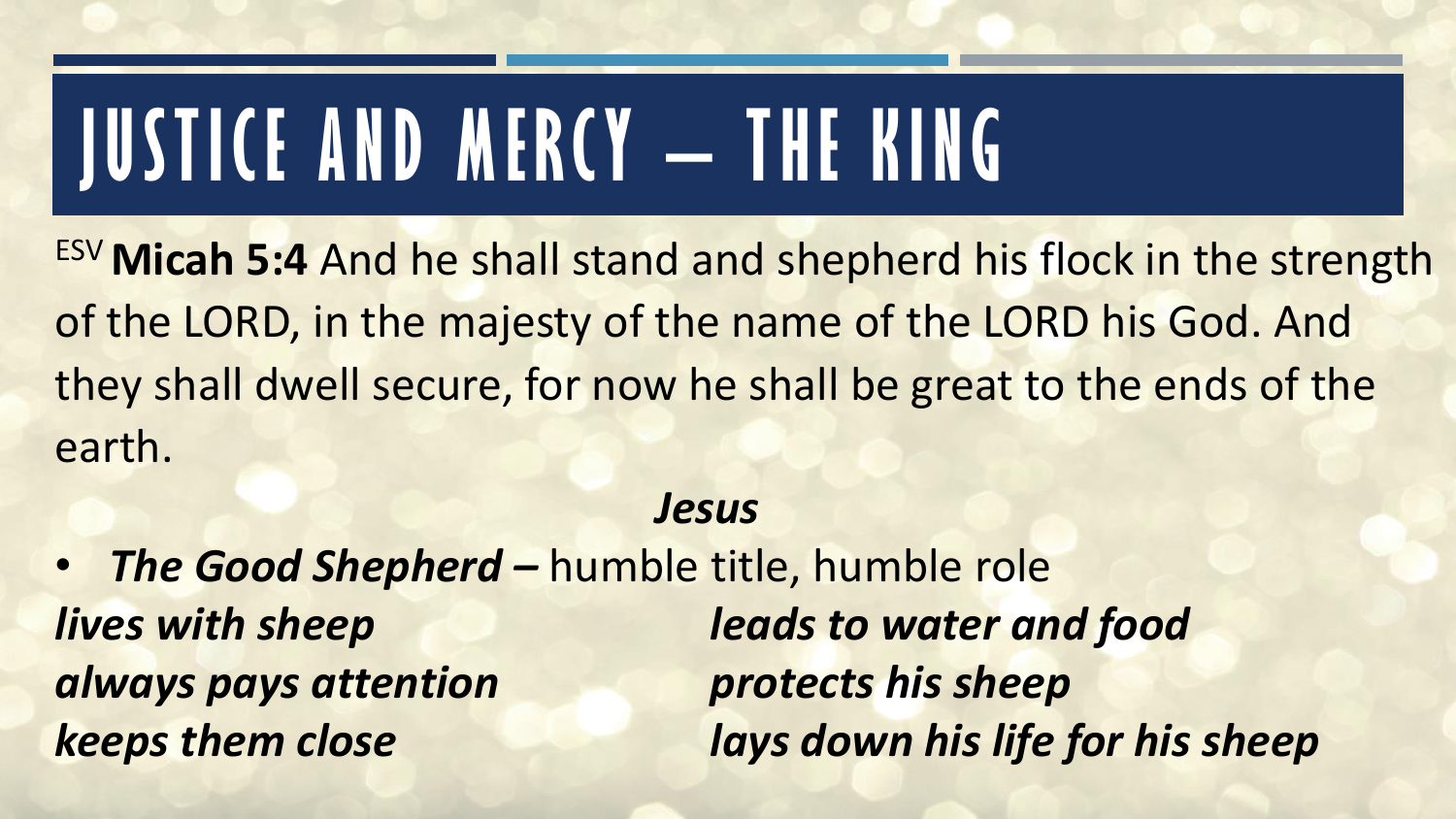ESV **Micah 5:4** And he shall stand and shepherd his flock in the strength of the LORD, in the majesty of the name of the LORD his God. And they shall dwell secure, for now he shall be great to the ends of the earth.

*Jesus*

*Strong in the Lord Reigns in the majesty of the name of the Lord*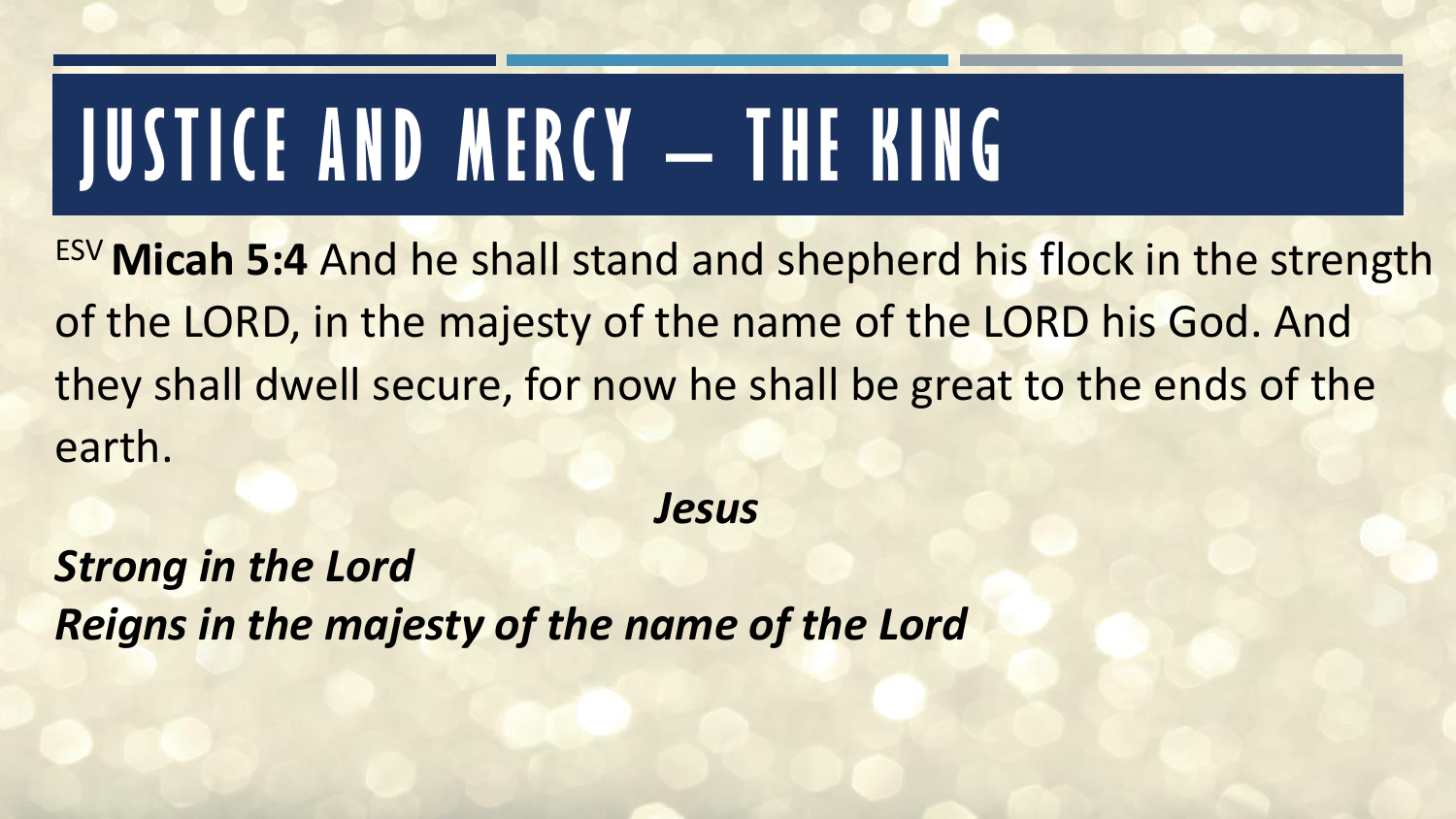Micah 5:5 – He will be their peace

*Jesus*

*Prince of Peace*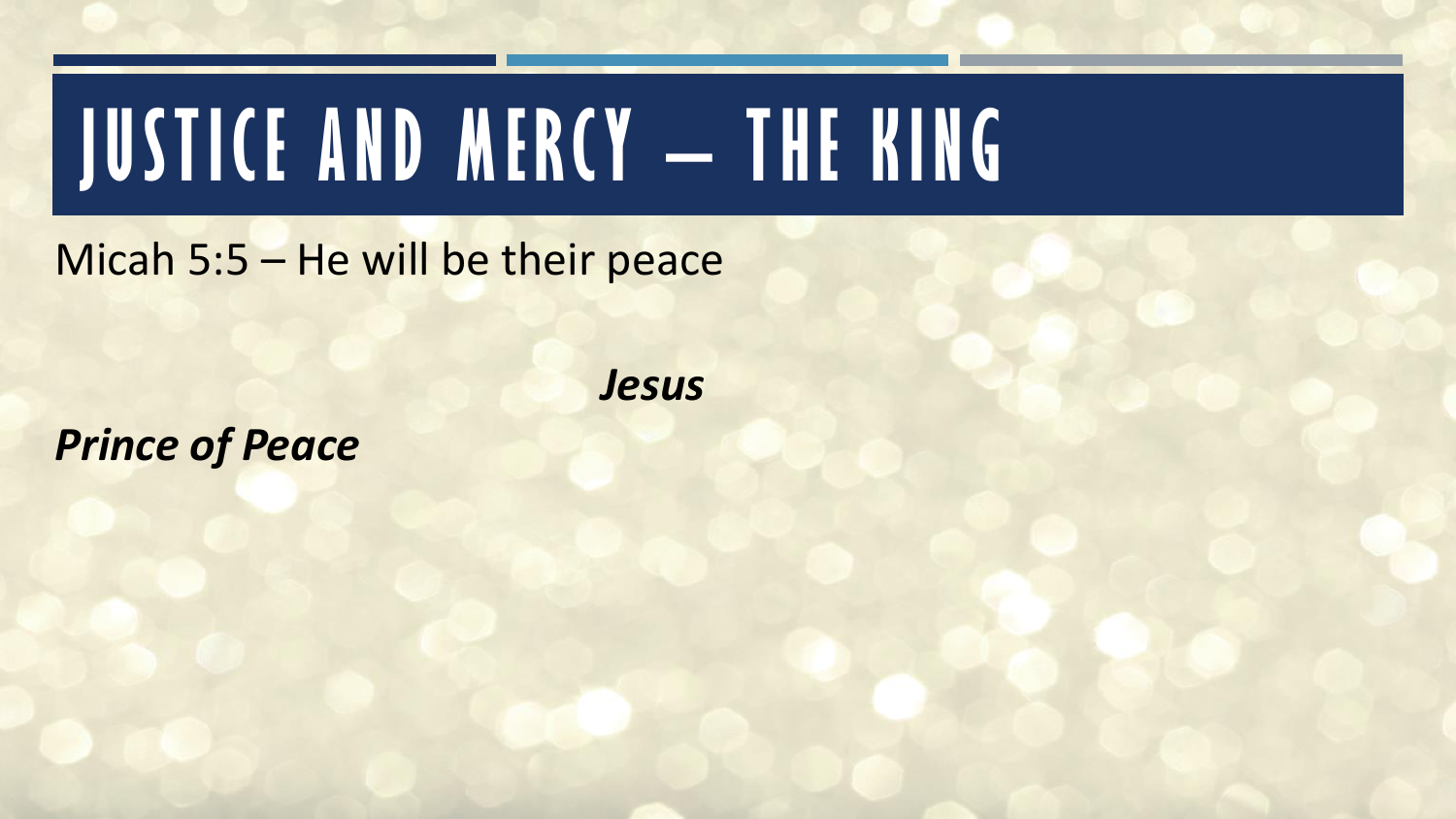**Ezekiel 34:12-15** <sup>12</sup> As a shepherd seeks out his flock when he is among his sheep that have been scattered, so will I seek out my sheep, and I will rescue them from all places where they have been scattered on a day of clouds and thick darkness. <sup>13</sup> And I will bring them out from the peoples and gather them from the countries, and will bring them into their own land. And I will feed them on the mountains of Israel, by the ravines, and in all the inhabited places of the country.  $14$  I will feed them with good pasture, and on the mountain heights of Israel shall be their grazing land. There they shall lie down in good grazing land, and on rich pasture they shall feed on the mountains of Israel. <sup>15</sup> I myself will be the shepherd of my sheep, and I myself will make them lie down, declares the Lord GOD.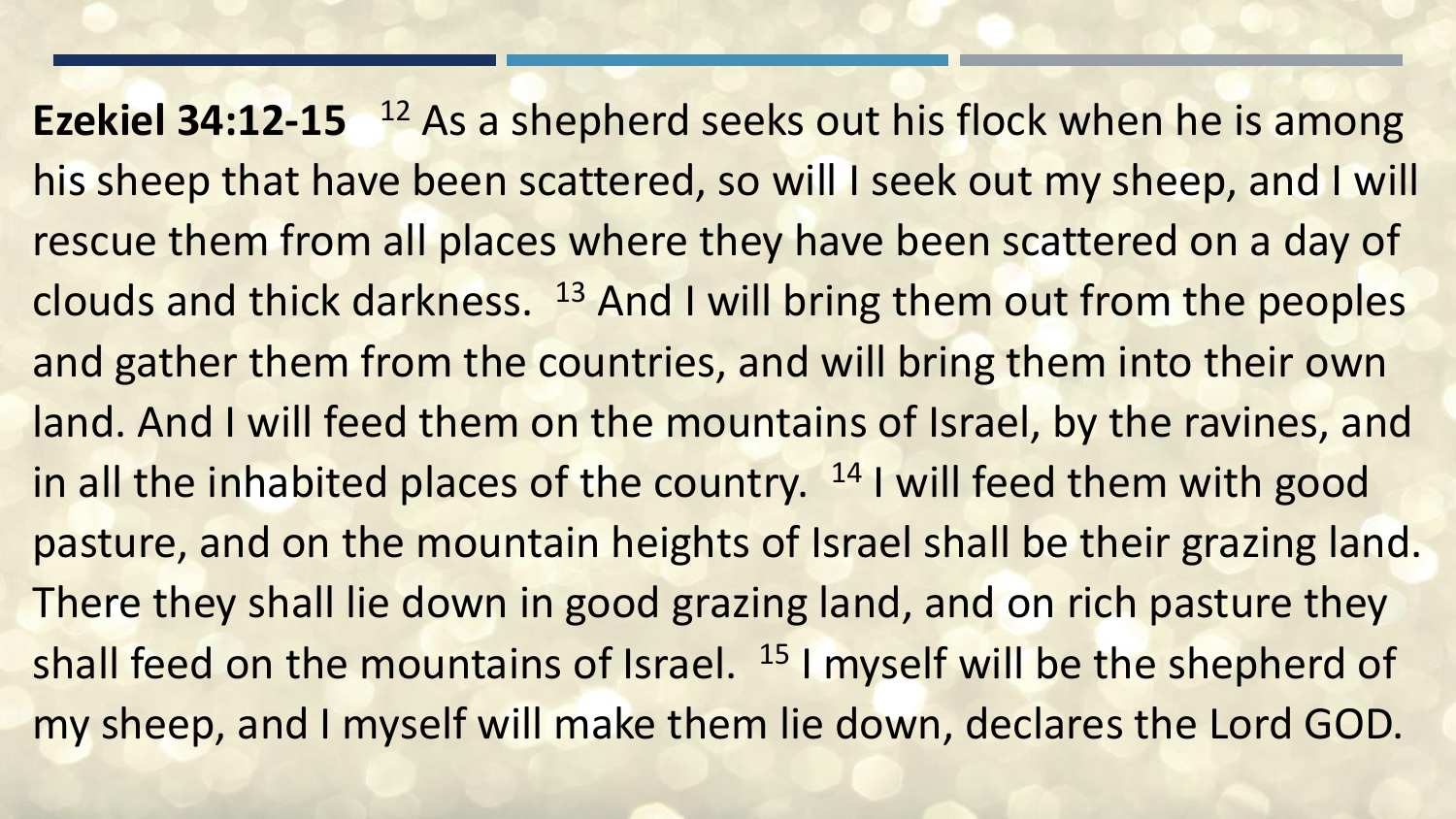**Zechariah 13:7** Strike the shepherd, and the sheep will be scattered. **Matthew 26:31** Then Jesus said to them, "Tonight all of you will run away because of Me, for it is written: 'I will strike the shepherd, and the sheep of the flock will be scattered.'"

*Jesus – the Shepherd – was struck instead of the sheep.*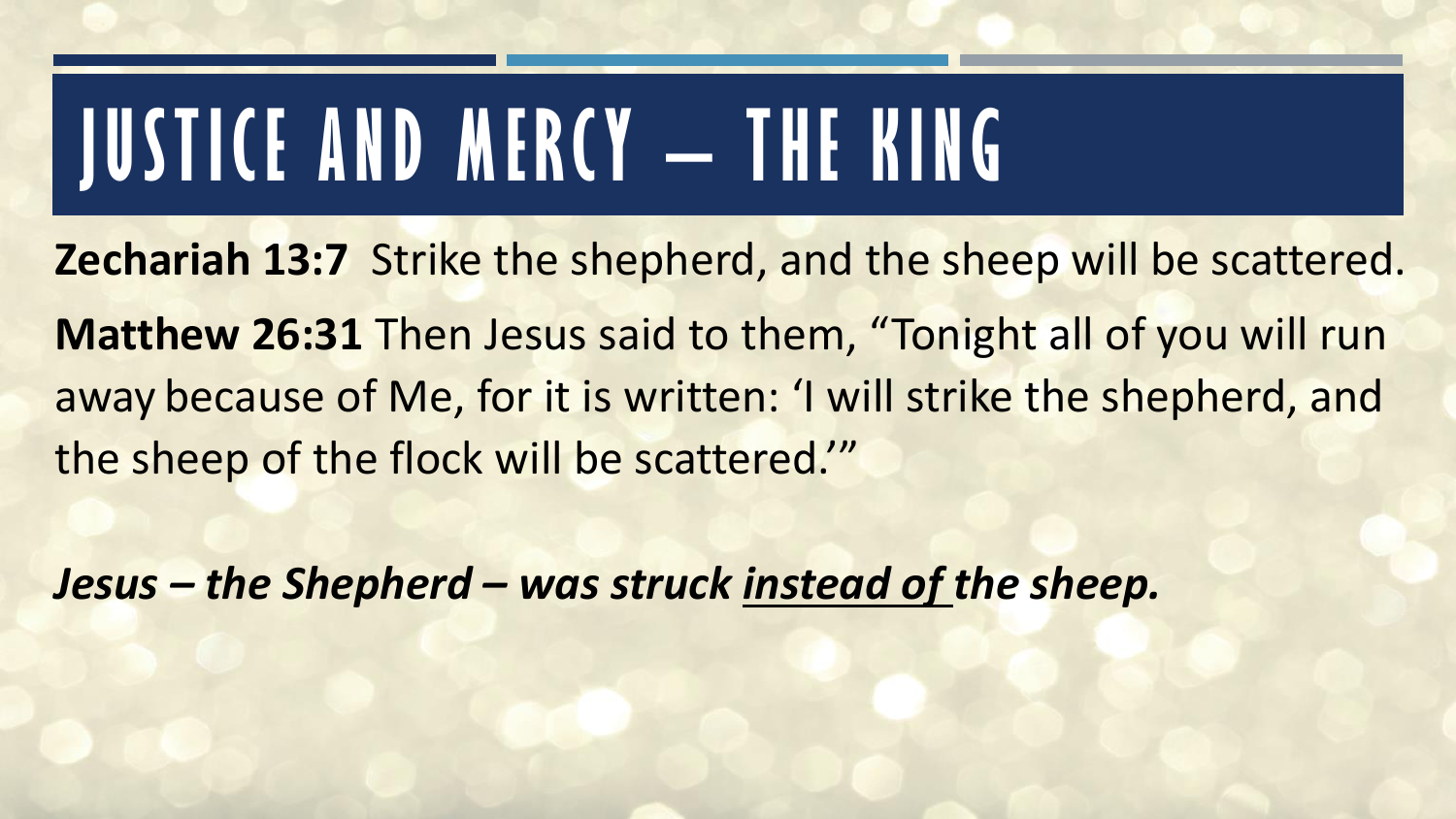**John 10:11-16** <sup>11</sup> "I am the good shepherd. The good shepherd sacrifices his life for the sheep. <sup>12</sup> A hired hand will run when he sees a wolf coming. He will abandon the sheep because they don't belong to him and he isn't their shepherd. And so the wolf attacks them and scatters the flock. <sup>13</sup> The hired hand runs away because he's working only for the money and doesn't really care about the sheep. <sup>14</sup> "I am the good shepherd; I know my own sheep, and they know me, <sup>15</sup> just as my Father knows me and I know the Father. So I sacrifice my life for the sheep. <sup>16</sup> I have other sheep, too, that are not in this sheepfold. I must bring them also. They will listen to my voice, and there will be one flock with one shepherd.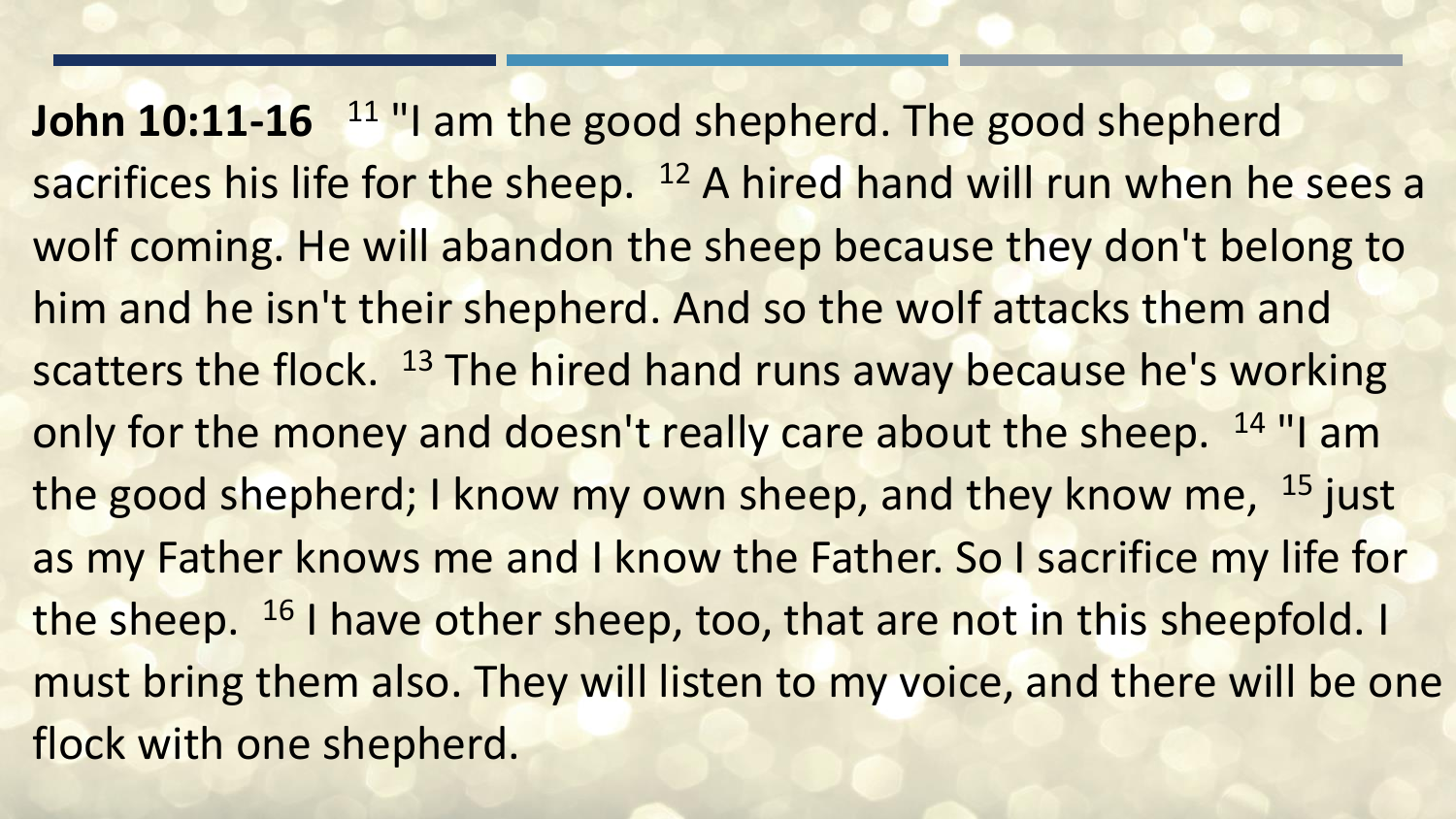**1 Peter 5:4** And when the chief Shepherd appears, you will receive the unfading crown of glory.

**Hebrews 13:20-21** <sup>20</sup> Now may the God of peace, who brought up from the dead our Lord Jesus-- the great Shepherd of the sheep-- with the blood of the everlasting covenant,  $21$  equip you with all that is good to do His will, working in us what is pleasing in His sight, through Jesus Christ, to whom be glory forever and ever. Amen.